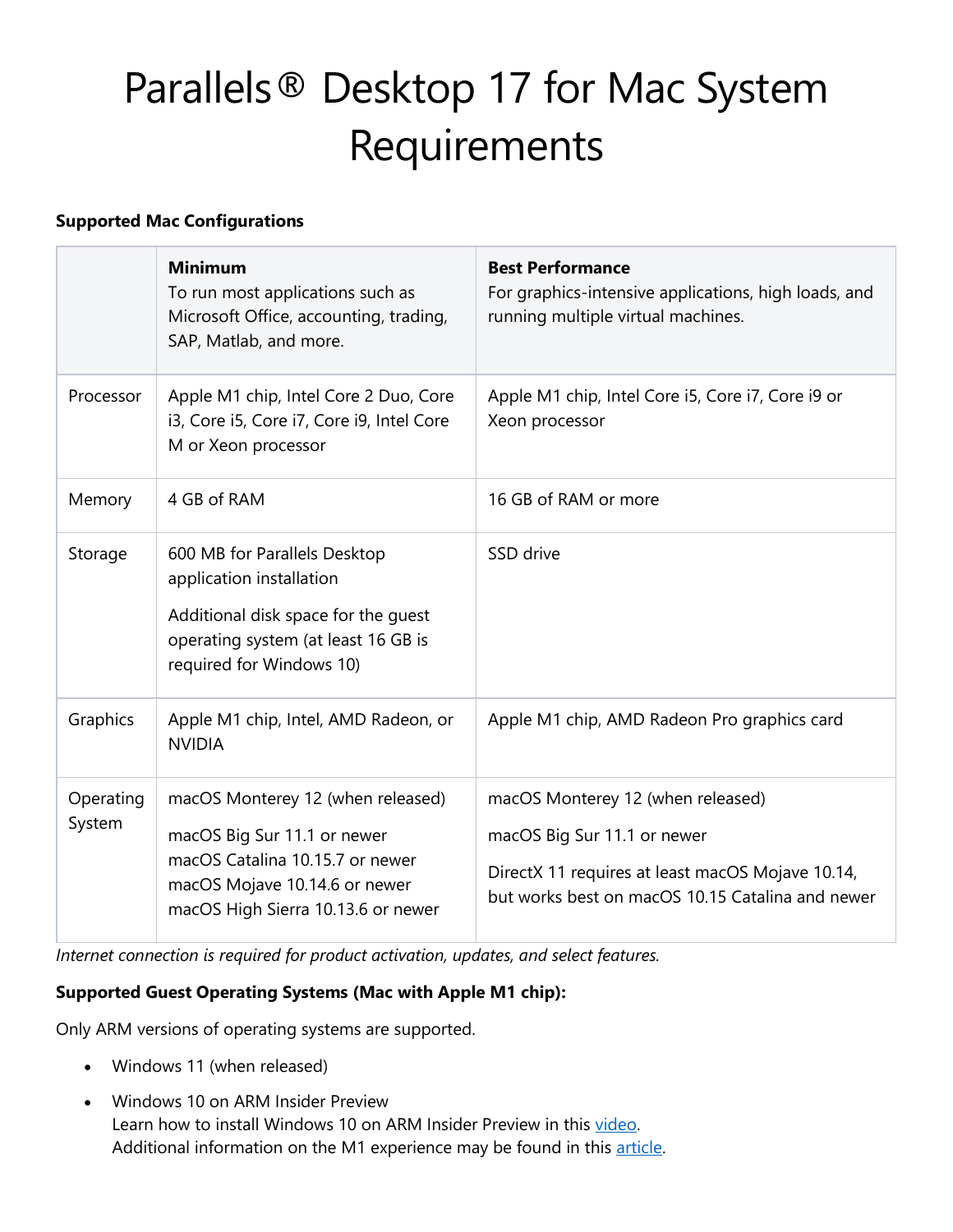Windows ARM can run most of the regular Windows x86 applications. You can download the Parallels [Desktop trial](https://www.parallels.com/products/desktop/trial/) and install the application of your interest. If it doesn't work, let us know at Parallels [Forum.](https://forum.parallels.com/forums/parallels-desktop-for-mac-feature-suggestions.769/)

- Ubuntu Linux 21.04, 20.10, 20.04
- Fedora Workstation 34, 33-1.2
- Debian GNU/Linux 10.7
- Kali Linux 2021.2, 2021.1
- macOS Monterey 12 (when released)

#### **Supported Guest Operating Systems (Mac with Intel processors):**

Only x86 versions of operating systems are supported.

- Windows 11 (when released)
- Windows 10
- Windows 8.1
- Windows 8
- Windows Server 2022
- Windows Server 2019
- Windows Server 2016
- Windows Server 2012 R2
- Windows 7 (SP0-SP1)
- Windows Server 2008 R2 (SP0-SP2)
- Windows Vista Home, Business, Ultimate and Enterprise (SP0-SP2)
- Windows Server 2003 R2 (SP0-SP2)
- Windows XP (SP0-SP3)
- Windows 2000 Professional SP4
- Windows 2000 Server SP4
- Boot2Docker
- Red Hat Enterprise Linux (RHEL) 8, 7 and 6
- CentOS Linux 8, 7, 6
- Fedora Linux 34, 33, 32, 31
- Ubuntu 21.04, 20.10, 20.04, 19.04, 18.04 LTS, 16.04 LTS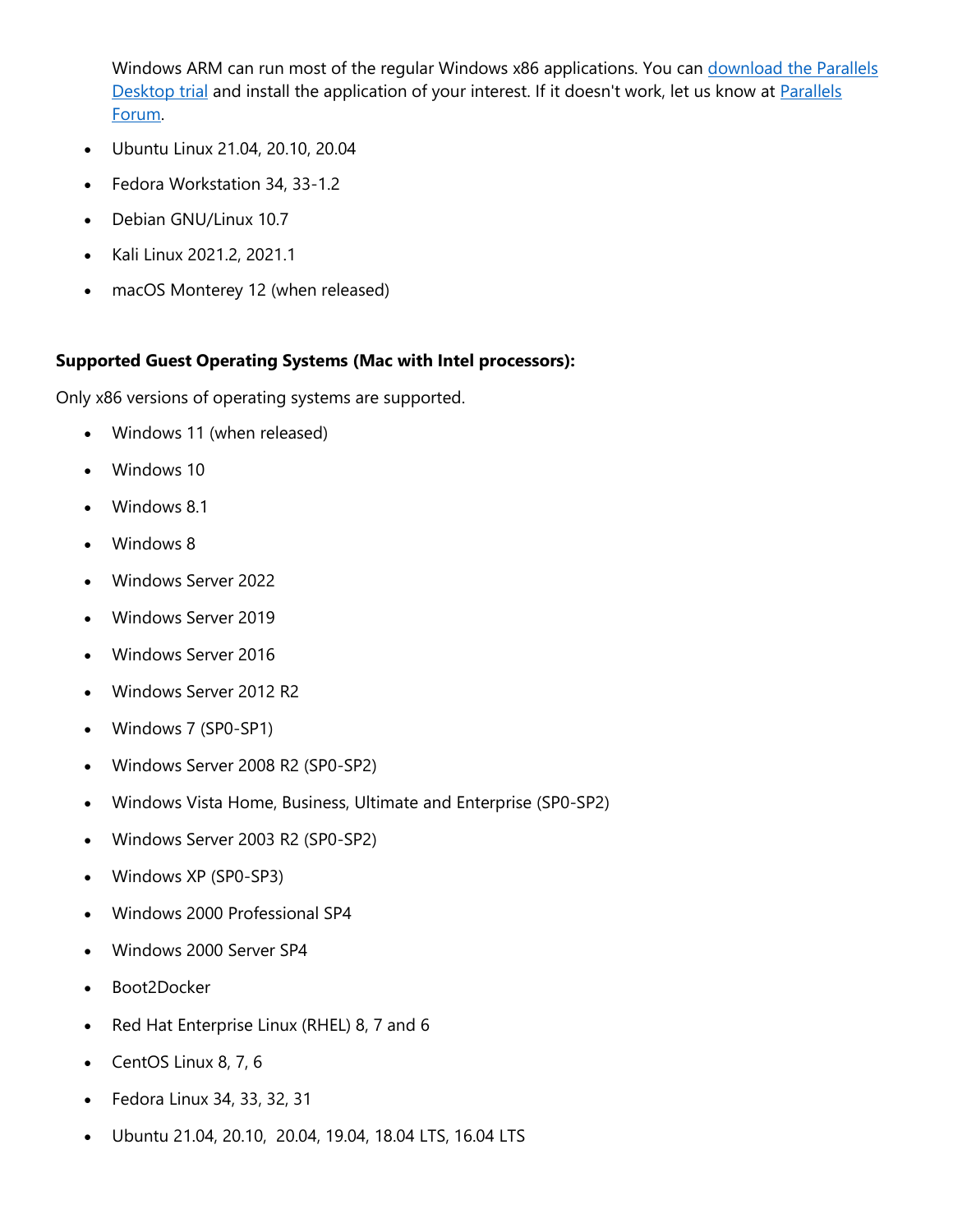- Debian GNU/Linux 10, 9
- Suse Linux Enterprise 15
- OpenSUSE Linux 15.2, 15.1, 15
- Linux Mint 20, 19, 18
- Kali 2020.2, 2019, 2018
- Elementary OS 5
- Manjaro 21, 18
- Mageia 7
- Gentoo Linux \*\*
- Solaris 11, 10 \*\*
- openBSD  $6**$
- FreeBSD 12, 11 \*\*
- openVZ 7
- eComStation 2, 1.2 \*\*
- ReactOS 0.4 \*\*
- Android OS\*
- macOS Monterey 12 (when released)
- macOS Big Sur 11
- macOS Catalina 10.15
- macOS Mojave 10.14
- macOS High Sierra 10.13
- macOS Sierra 10.12
- OS X El Capitan 10.11
- OS X Yosemite 10.10
- OS X Mavericks 10.9
- OS X Mountain Lion 10.8
- OS X Lion 10.7
- OS X Lion Server 10.7
- Mac OS X Snow Leopard Server 10.6